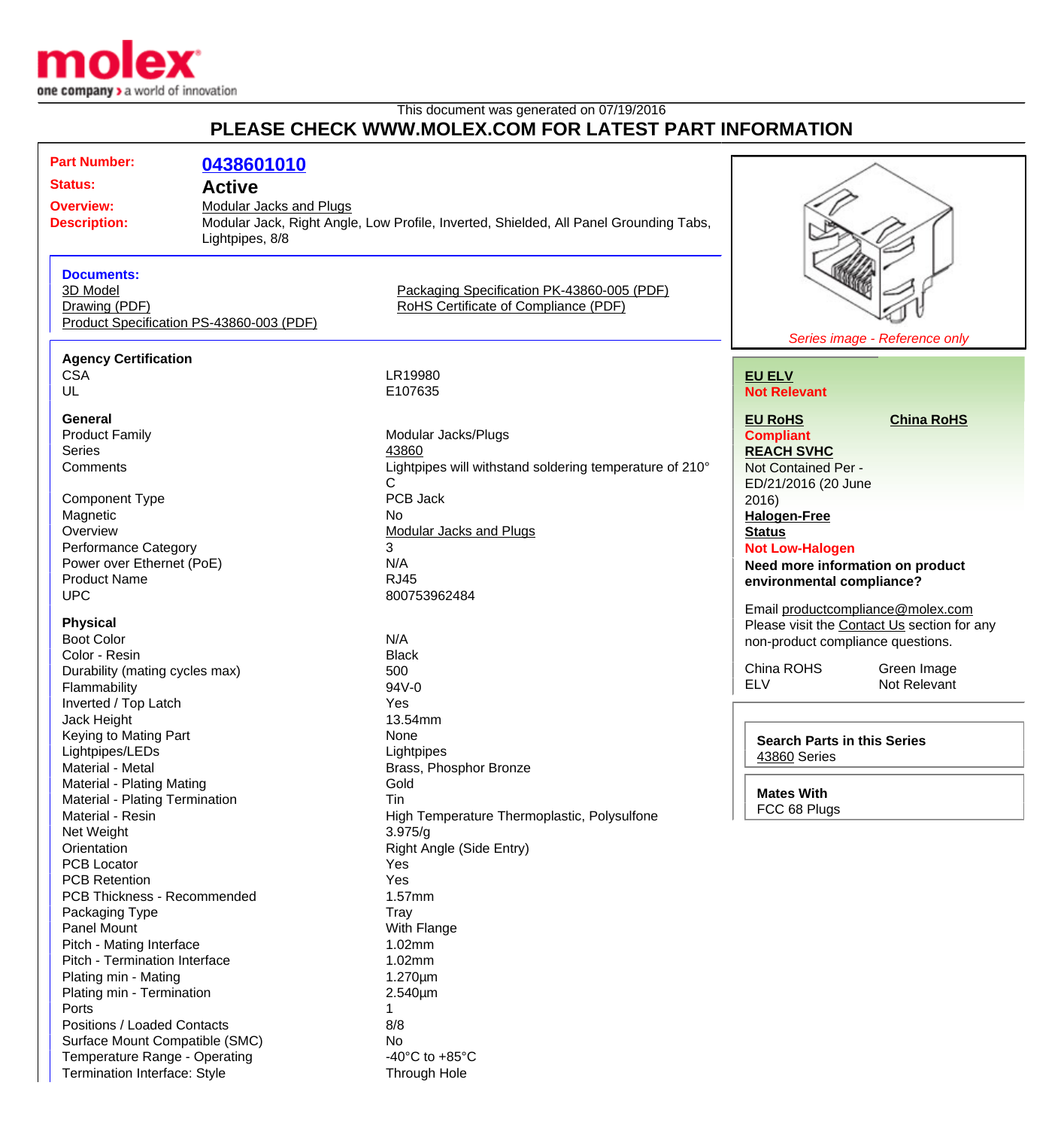| Waterproof / Dustproof<br>Wire/Cable Type                                                                                                                                            | No<br>N/A                                    |
|--------------------------------------------------------------------------------------------------------------------------------------------------------------------------------------|----------------------------------------------|
| <b>Electrical</b><br>Current - Maximum per Contact<br>Grounding to PCB<br>Grounding to Panel<br>Shielded<br>Voltage - Maximum                                                        | 1.5A<br>Yes<br>Yes<br>Yes<br>150V AC (RMS)   |
| <b>Solder Process Data</b><br>Duration at Max. Process Temperature (seconds)<br>Lead-freeProcess Capability<br>Max. Cycles at Max. Process Temperature<br>Process Temperature max. C | 005<br>WAVE<br>001<br>260                    |
| <b>Material Info</b>                                                                                                                                                                 |                                              |
| <b>Reference - Drawing Numbers</b><br>Packaging Specification<br><b>Product Specification</b><br>Sales Drawing                                                                       | PK-43860-005<br>PS-43860-003<br>SD-43860-001 |

## This document was generated on 07/19/2016 **PLEASE CHECK WWW.MOLEX.COM FOR LATEST PART INFORMATION**